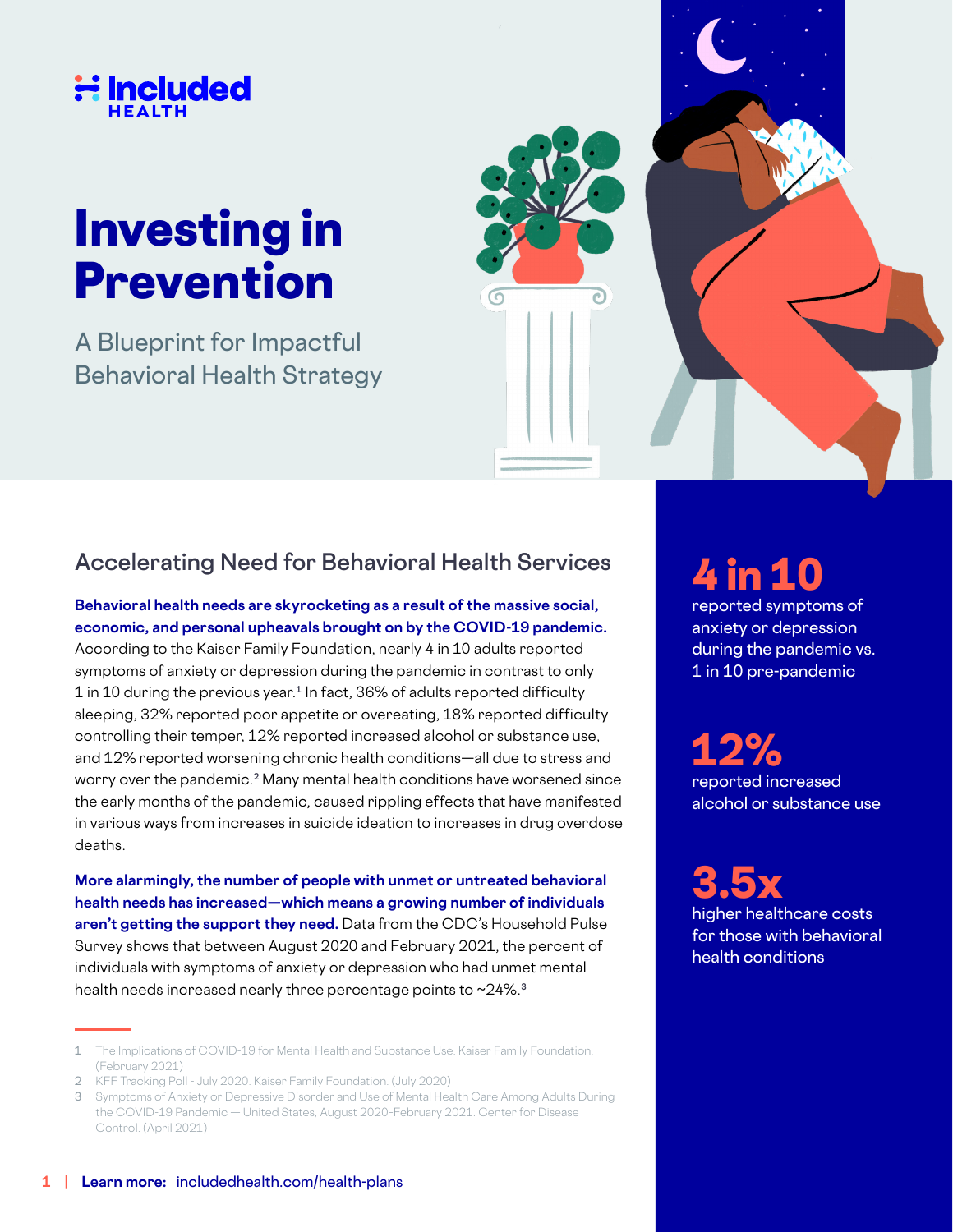Despite more members turning to their health plans for health support, only 16% of respondents strongly agreed that their insurance provider cares about their overall well-being. Of those seeking support or guidance from their health plans, 42 percent found the experience frustrating.**<sup>4</sup>**

#### **Unmet behavioral health needs drive significant healthcare and economic costs for everyone,**

**including health plans.** Individuals with behavioral health challenges often have increased difficulty managing their physical health—from completing preventive health screenings to keeping appointments with their providers to following through on care plans— increasing their risk for chronic disease, poor health outcomes, and higher total healthcare costs. A recent large-scale claims study of the commerciallyinsured population found that the average annual healthcare costs for individuals with behavioral health conditions were 3.5x higher than for those without. The same study uncovered that the majority of high cost claimants (i.e., the most expensive 10% of individuals

KFF Tracking Poll - July 2020. Kaiser Family Foundation. (July 2020)

accounted for 70% of all healthcare costs) had behavioral health conditions.**<sup>5</sup>**

According to the National Alliance on Mental Illness, about one in four members report they don't have access to an in-network therapist, while only one in 10 do not have an in-network medical specialist. Consequently, many patients are forced to visit providers who don't accept their insurance, which often means facing prohibitive out-of-pocket costs. According to a recent report from JAMA Network Open that reviewed claims from 2012 to 2017, patients with drug-use disorders paid around \$1,200 more on average for out-of-network care annually than patients with diabetes. Expanding provider networks and increasing out-of-network coverage are critical steps to making mental health and substance abuse services more affordable.**<sup>6</sup>**

<sup>6</sup> Out-of-Network, Out-of-Pocket, Out-of-Options: The Unfulfilled Promise of Parity. (November 2016)





<sup>5</sup> How do individuals with behavioral health conditions contribute to physical and total healthcare spending? Milliman. (August 2020)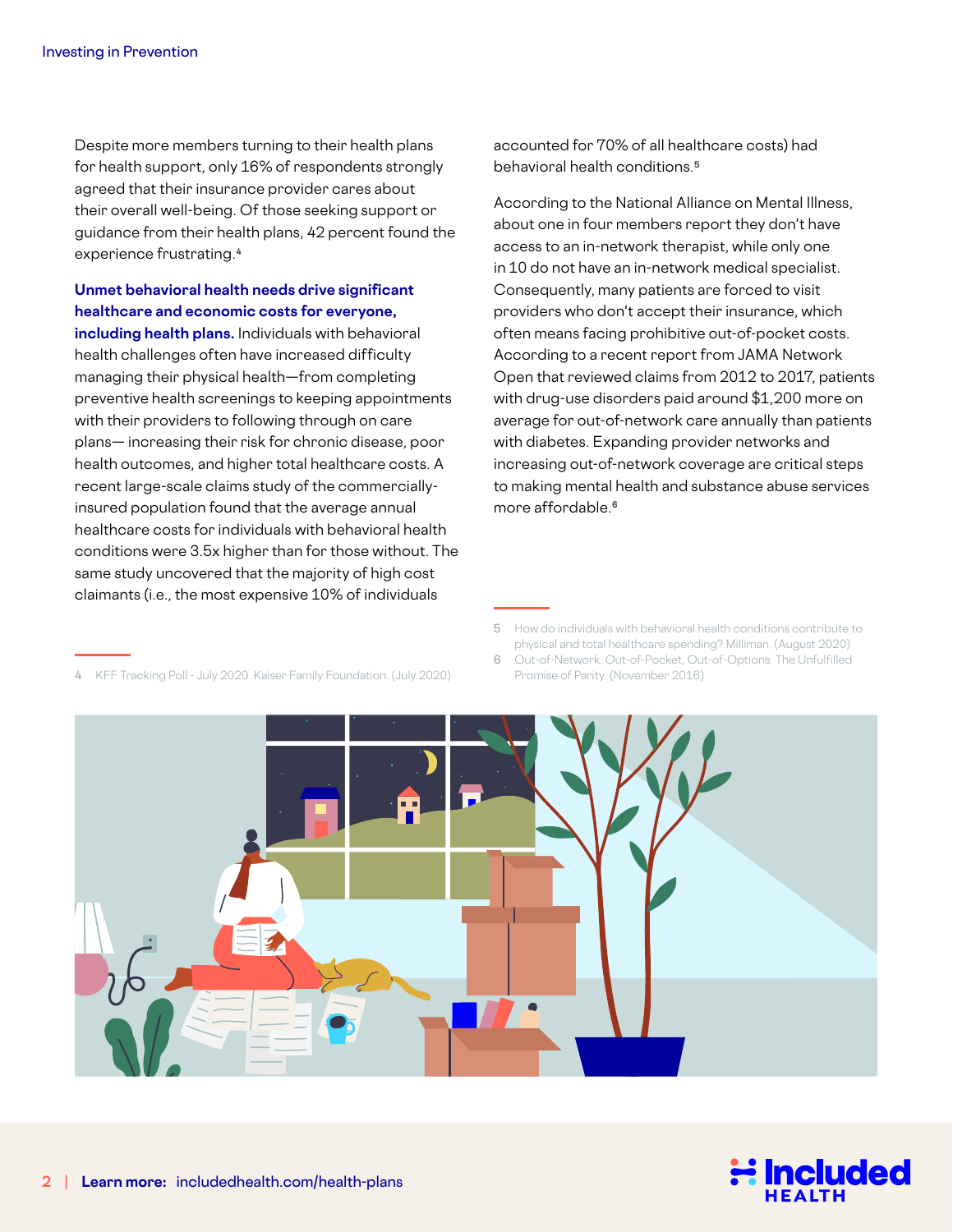## **The Power of Prevention**

As health plans reconsider their behavioral health offerings to meet these daunting challenges, they can maximize their positive impact on outcomes and costs by integrating physical and behavioral health services. A preventive behavioral health strategy can mitigate the challenges described above by:

- **Addressing subclinical issues before they escalate into more serious concerns.** Big problems often start small. Though they don't typically require clinical treatment, everyday life stressors (including worry, sleep issues, strong emotions, relationship challenges, burnout, and life transitions), can have a profound impact on overall health and well-being, and can quickly progress into more serious and costly behavioral health concerns. Addressing these issues early through lowbarrier support options like behavioral health coaching can help individuals develop the necessary coping skills and resilience to bounce back from life's challenges.
- **Identifying and directing individuals with more complex needs to appropriate clinical care earlier and more efficiently.** A

preventive approach also has powerful benefits for individuals with more serious behavioral health needs. More than 20% of American adults experience mental illness each year while less than half actually receive treatment.**8** One study found that the average delay between the onset of mental illness symptoms and treatment is a staggering 11 years.**9** Identifying and directing individuals with more complex behavioral health issues to appropriate levels of clinical care earlier and more efficiently can help ensure optimal treatment outcomes, increased workplace productivity, higher quality of life, and lower total healthcare costs.

- 7 Investing in treatment for depression and anxiety leads to fourfold return. World Health Organization. (April 2016)
- 8 Statistics: Mental Illness, National Institute on Mental Health. (2019).
- 9 Mental Health by the Numbers. National Association of Mental Illness.

#### For every



invested in scaled up treatment for common mental disorders, there is a return of



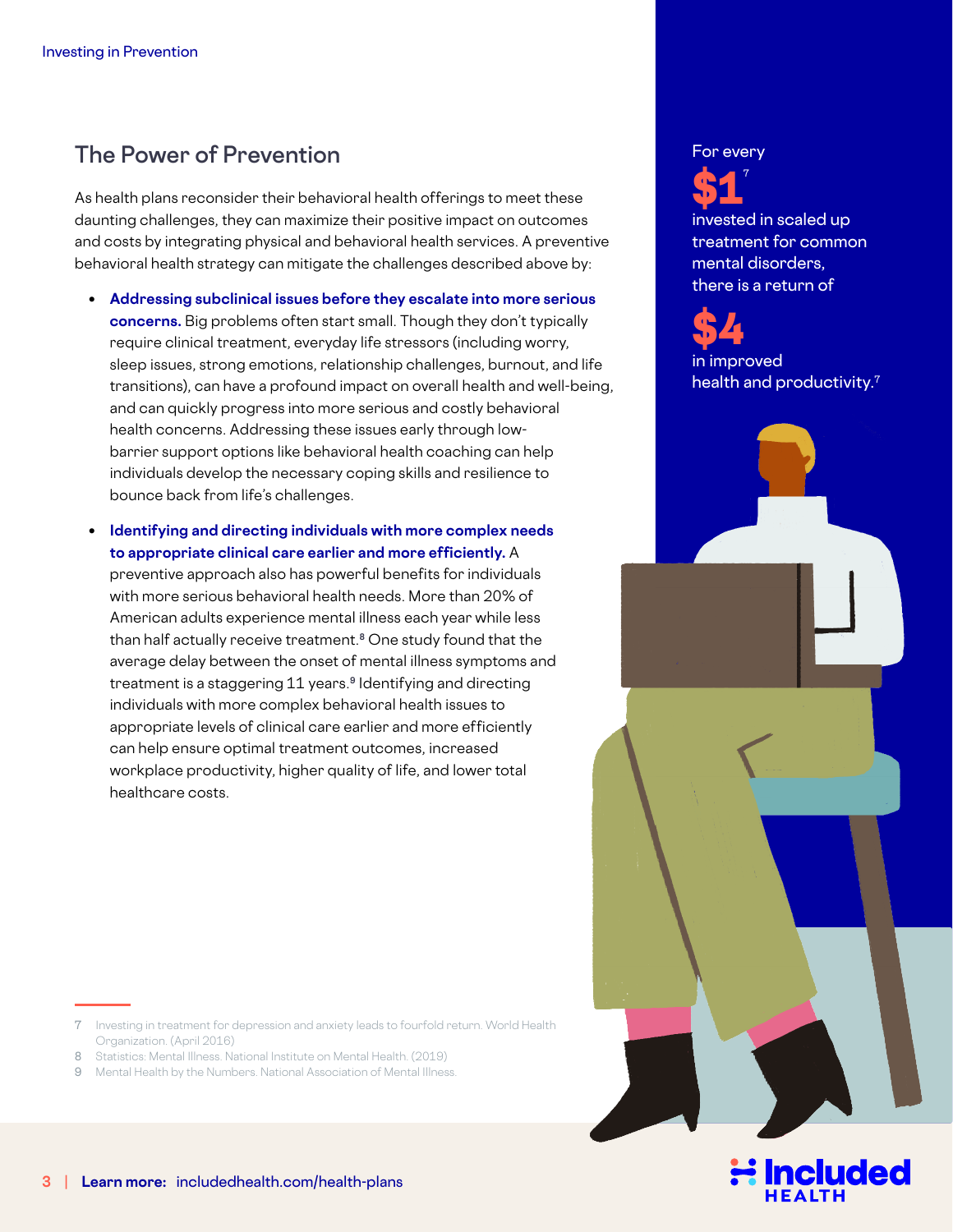## **Key Components of a Preventive Behavioral Health Strategy**

An effective and impactful preventive behavioral health strategy incorporates the following components—all of which enhance prevention, early identification, and treatment.

#### **Low-barrier care and support options**

Individuals often forgo care because of considerable access barriers. A shortage of providers has created mental health deserts across the country where individuals can't access care in a timely manner. Over 119 million Americans, or more than a third of the entire US population, live in areas with mental health provider shortages.**10** In some of the largest US cities, it takes an average of 25 days for new patients to see a psychiatrist.**11** Availability and ease of access have a direct impact on treatment outcomes: the odds of response and remission to psychiatric care decrease by 9% for every week in between the first

11 Availability of Outpatient Care From Psychiatrists: A Simulated-Patient Study in Three U.S. Cities. Psychiatric services. (January 2015) consultation and follow-up visit.**12** Beyond limited provider availability and long appointment wait times, the high cost of care and stigma around mental illness remain strong deterrents to obtaining the necessary behavioral health services.

**The odds of response and remission to psychiatric care decrease by 9% for every week in between the first consultation and follow-up visit.**

Convenient, low-barrier care and support options are thus essential to a preventive behavioral health strategy. A high-quality, virtual behavioral health provider with robust national coverage and short appointment wait times can eliminate barriers imposed by geographic shortages. For individuals who may be reluctant to go to an in-person office or clinic, virtual care offers the convenience and privacy of their chosen location. Multiple access modalities and options for support can further overcome stigma by

<sup>12</sup> Depression outcomes in psychiatric clinical practice: using a self-rated measure of depression severity. Psychiatric Services. (August 2011)





<sup>10</sup> Mental Health Care Health Professional Shortage Areas (HPSAs). Kaiser Family Foundation. (September 2020)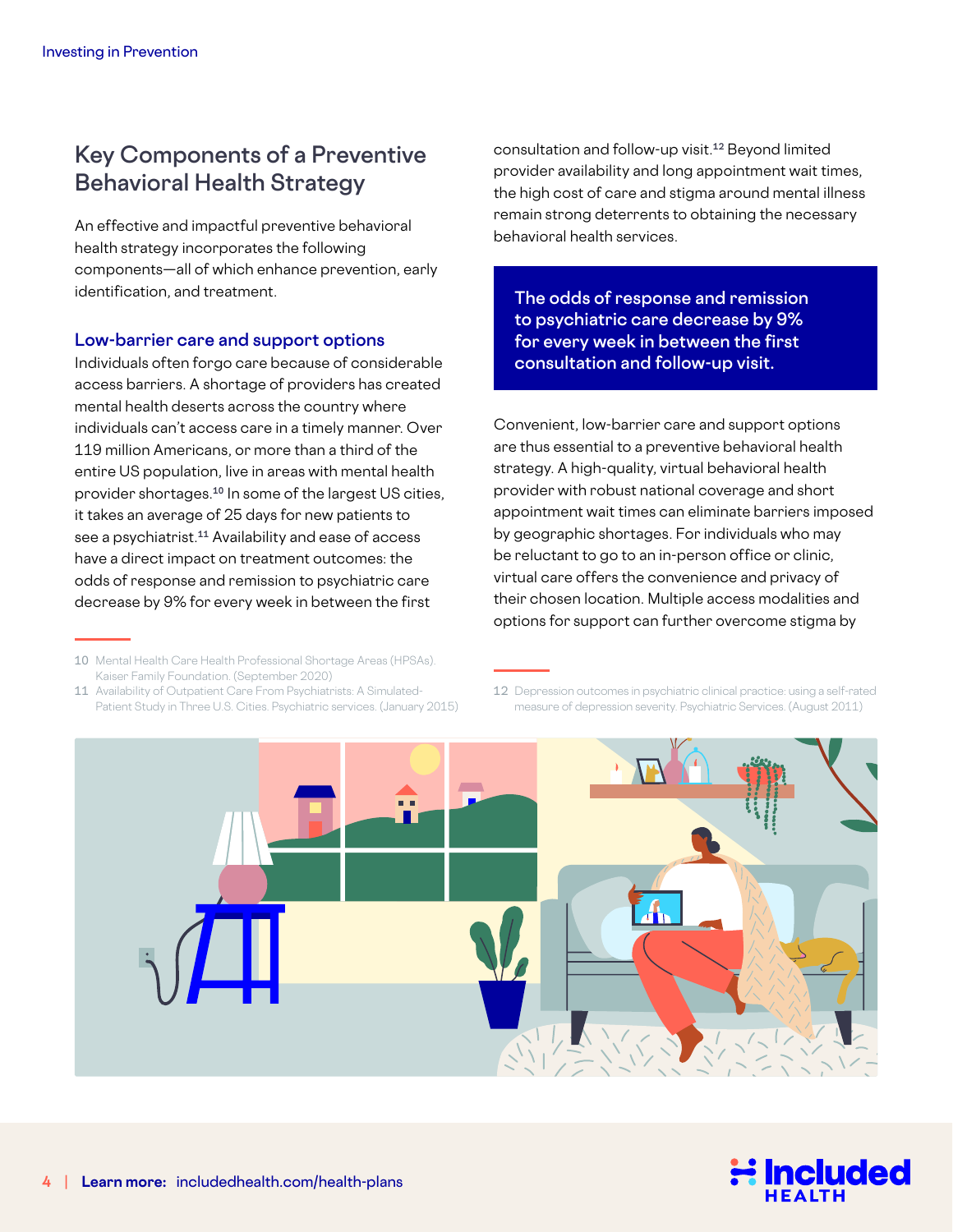providing friendly, less "clinical" ways to connect. For example, individuals who aren't ready to see a licensed clinician may be comfortable messaging a coach or using self-guided digital tools—both of which can be meaningful steps to addressing their behavioral health needs.

#### **Continuum of behavioral health services with triage and navigation**

Behavioral health needs occur across a full spectrum, from preventive care and subclinical conditions to complex care and substance use disorders. A continuum of behavioral health services that includes therapy and psychiatry, personalized care plans, coaching for subclinical conditions, and enhanced programs for specific target populations (e.g., substance use, eating disorders, comorbid conditions, maternal mental health) helps ensure individuals receive the right care and support, regardless of their level of need.

At one end of the continuum, coaching can provide action-oriented planning, support, and follow-up to help individuals address distressing issues and concerns that come up in everyday life (e.g., stress, worry, transitions). While coaching doesn't diagnose or treat specific clinical conditions, it can help individuals develop self-coping skills and build resilience to mitigate the risk of routine stressors becoming more severe. At the other end, therapy and psychiatry can support individuals with more serious or complex behavioral health needs through assessment, diagnosis, and evidence-based treatment for clinical conditions.

But access to a continuum of behavioral health services isn't enough to guarantee optimal outcomes. Patients may be confused or frustrated at having to figure out the best care option on their own, resulting in treatment delays, inadequate care, or both. Integrating expert triage and navigation at key member touch points can eliminate confusion and friction by ensuring patients are seamlessly guided to the right care, from the right provider, at the right time.

**Better management of mental health during pregnancy can help mitigate problems such as anxiety, psychosis, and post-traumatic stress disorders.**



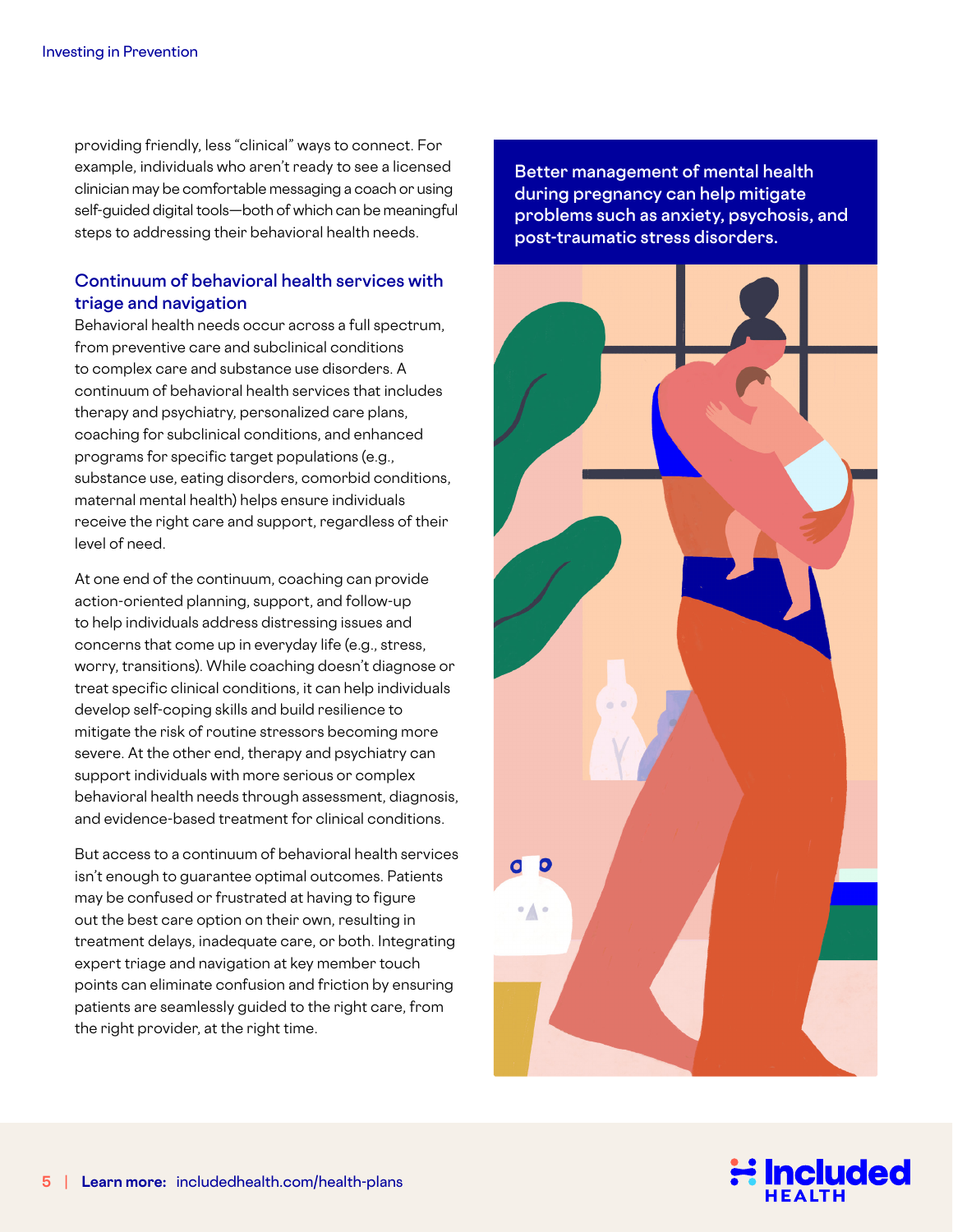#### **Medical-behavioral health integration**

Chronic conditions and mental illness are deeply interrelated. There are high rates of co-occurring depression across a number of common chronic conditions, including cardiovascular disease (17%), stroke (23%), diabetes (27%), cancer (40%), and Parkinson's disease (51%)**13**. Individuals with chronic disease, which include 6 out of 10 adults in the US,**<sup>14</sup>** are at increased risk of developing behavioral health conditions as they cope with the challenges of their medical diagnosis-—from uncertainty about treatment outcomes to changes in physical and mental health to chronic pain. At the same time, behavioral health conditions themselves can lead to chronic diseases as individuals struggle to manage their overall health and well-being.

This complex interrelationship underscores the importance of medical-behavioral health integration in any preventive behavioral health strategy. Providers must be trained and enabled to treat the whole person, which rarely happens when medical and behavioral health services are siloed. For example, while the US Preventive Services Task Force recommends depression screening in the general adult population, a recent study found only 5% of adults were screened in primary care settings—suggesting a tremendous missed opportunity for prevention, early identification, and treatment.

Health plans can close this gap through behavioral health offerings that incorporate integrated delivery models, such as collaborative care. Under such models, a patient-centered team of primary care and

13 Mental Health and Chronic Disease. Centers for Disease Control and Prevention. (October 2012.

14 About Chronic Diseases. Centers for Disease Control and Prevention.

behavioral health providers within the same practice work collaboratively to deliver whole-person care using shared care plans. Plans should be sure to evaluate whether the necessary infrastructure is in place to enable true care coordination, promote continuity of care, and increase patient engagement and follow-through. Key infrastructure components include integrated chart sharing between medical and behavioral health clinicians through a single EMR; seamless cross-referral and follow-up protocols between primary care and behavioral health; integration of industry standard symptoms rating scales (e.g., PHQ-9, GAD-7) to identify unmet behavioral health needs; and a robust program provider cross-training and continuing education.

#### **Relationship-centric support**

Extensive research shows that a strong therapeutic relationship between therapist and patient is one of the most important factors in successful treatment outcomes.**15** Individuals should have the opportunity to work with the same providers over time to establish a positive therapeutic relationship, which can include such qualities as mutual trust and respect, agreement on goals, and shared decision making.**16** Maintaining continuity of patient-provider relationships is more likely with an employed provider network. An employed provider network also allows for consistent quality and training. Providers should receive extensive training in "webside" manner to effectively deploy patient-centered interventions, such as motivational interviewing, that strengthen the therapeutic relationship in a virtual setting.

15 The Importance of the Relationship with the Therapist. The Family Institute at Northwestern University. (March 2008)

16 Ibid.

6 out of 10 adults in the US have a chronic condition

1 out of 3 people with chronic medical conditions experience depression

only 5% of adults are screened for depression in primary care